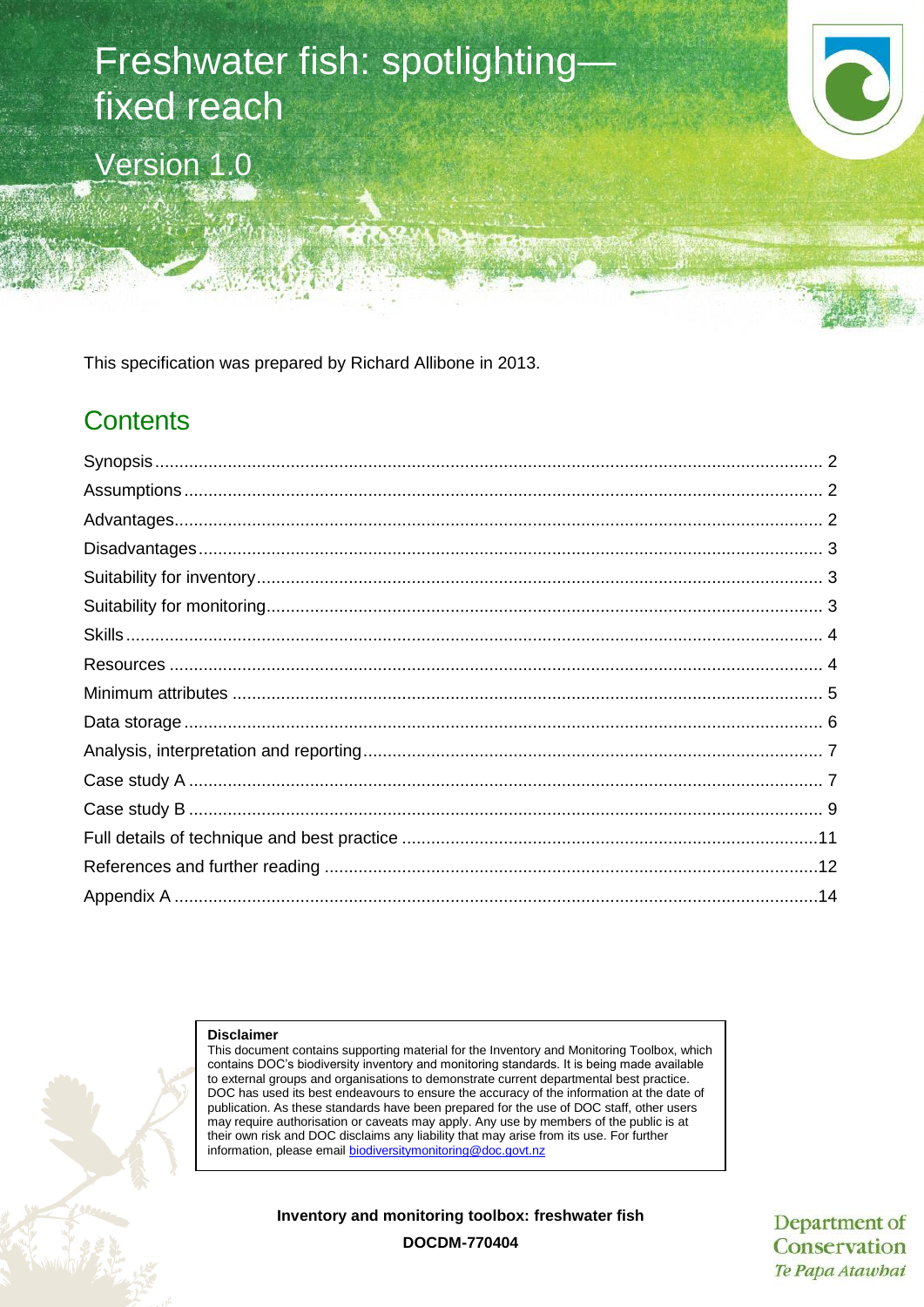# <span id="page-1-0"></span>**Synopsis**

A fixed-reach spotlighting survey is a survey of streams using a standard length of stream as the basis unit of effort for the survey. The reach length should be in the order of 100–400 m to ensure a sequence of pool, run and riffle habitat is surveyed. The method does not standardise for area so the same reach length is surveyed regardless of stream width. No nationally recognised standard method has been developed for fixed-reach spotlighting. Rather, the development of the method has been via the experience of individual operators and as an extension of single-pass electrofishing methods.

For each reach a spotlighting team will survey the reach in a single pass looking for nocturnally active fish species. This method targets migratory galaxiids—banded, shortjaw and giant kōkopu in particular. Additional species that will be observed include other whitebait (īnanga and kōaro), nonmigratory galaxiids (e.g. Eldon's galaxias, dusky galaxias), various bully species, eels and trout.

The capture and measurement of fish species coupled with the collection of habitat data can provide good information on the population of fish present, size classes and recruitment. As opposed to electrofishing that is highly efficient at capturing fish from riffle habitats, the spotlighting method samples nocturnally active fish and is best in pool and run habitat where the calm water surface allows good visibility into the water. The spotlighting method is hard to use in riffle water and even very experienced operators will find it difficult to sample riffles effectively when the water is fast and turbulent.

### <span id="page-1-1"></span>**Assumptions**

- All fish of a species are equally likely to be seen and captured.
- All fish survey staff are equally capable.
- Reaches are representative of larger areas of the rivers and streams.

### <span id="page-1-2"></span>Advantages

- A highly effective method for detecting nocturnally active fish that can otherwise be difficult to detect using daytime fishing methods.
- The size of fish observed and/or collected is not limited, unlike trapping methods that are limited to fish small enough to enter traps (and avoids predation in the traps).
- Equipment costs are low and the equipment may be used on other projects.
- Training requirements are limited before the gear can be successfully used.
- The survey method, with best practice for handling fish, has little impact upon the fish aside from a short period of disturbance when the spotlight surveyors pass by.
- Health and safety aspects are more limited than for electric fishing.
- Substantial lengths of stream can be surveyed in a single night.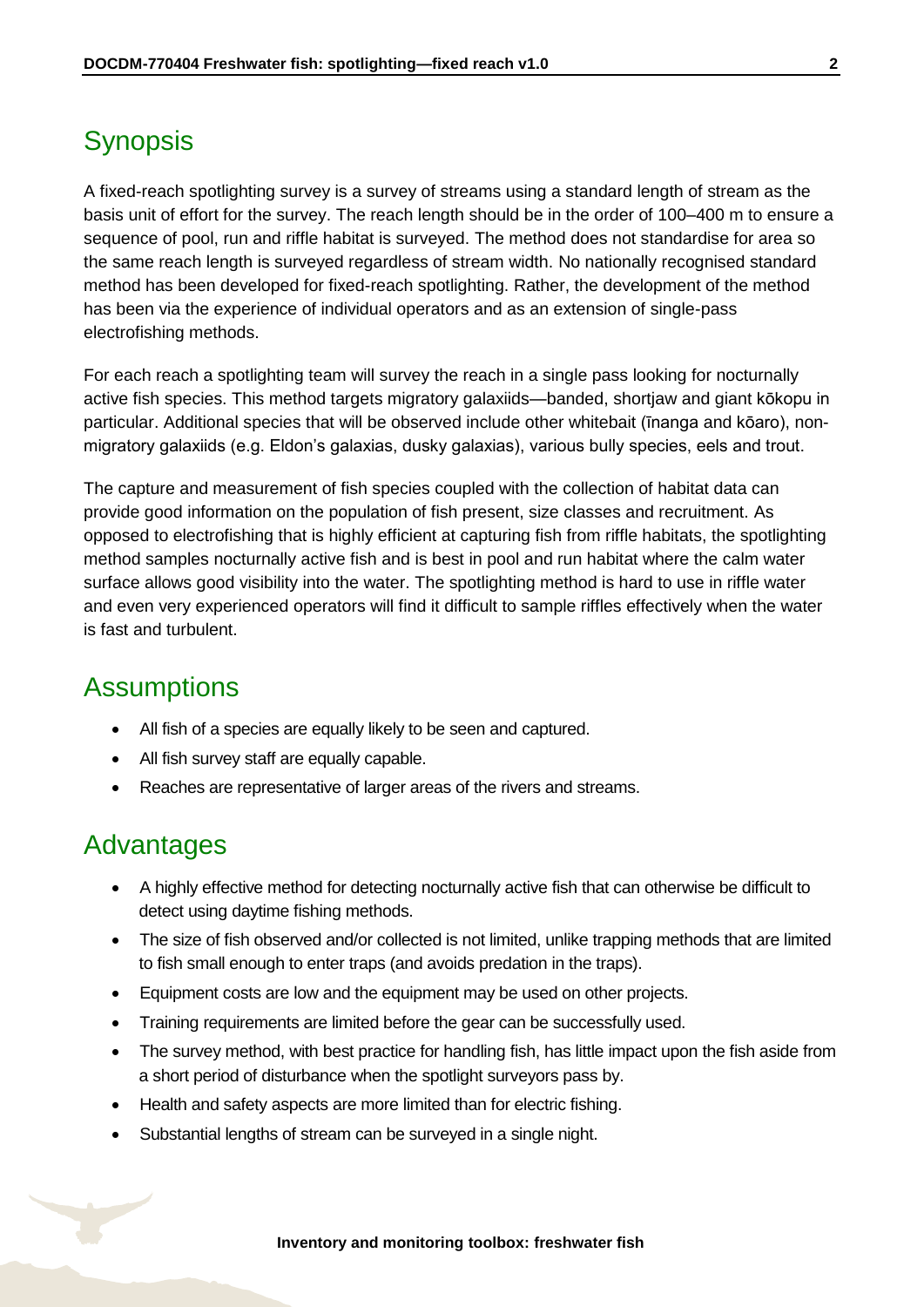Large areas of wadeable streams can be surveyed relatively rapidly when compared to electrofishing methods.

### <span id="page-2-0"></span>**Disadvantages**

- Will underestimate total fish density as an unknown proportion of fish present will not be observed.
- Site will require a daytime visit to first check suitability and locate good access route.
- Not suitable for all fish species.
- Can be time consuming if all individuals of an abundant fish species need to be captured (capture may be required to identify or measure fish).
- Survey work requires work at night.
- Quality of the fish survey data depends on surveyors' catching skill and water conditions.
- May be difficult to standardise results across multiple surveyors.
- Riffle and cascade habitats are difficult to survey.
- Fish captures are limited to wadeable depths and large rivers cannot be surveyed.
- May be difficult or not possible to use in dark, tannin-stained waters.

# <span id="page-2-1"></span>Suitability for inventory

Fixed-reach spotlighting is highly suitable for inventory assessment of nocturnally active fish species as it has a high probability of capturing or observing these fish. A well conducted singlepass survey will have a high probability of detecting pool dwelling fish and a minimum density estimate can be obtained. Furthermore, if fish are captured, data on length frequency, fish spawning condition and fish weight can be collected.

# <span id="page-2-2"></span>Suitability for monitoring

The fixed-reach spotlighting method can be used for monitoring a population at a single site and can be used for monitoring among sites. Comparisons among multiple sites have to consider confounding effects of different total area searched, varying capture probability at different sites and different habitat availability among reaches.

To conduct monitoring at fixed-reach sites, the reach must be of sufficient length to ensure relatively large sample sizes of the target fish species are captured and/or observed. For shortjaw and giant kōkopu, large populations can be considered to be in the order of 20–30 individuals in a survey reach. A maximum length for a fixed-reach study is in the order of 400 m. This provides a large length of stream to survey and also avoids surveyor fatigue that would become a factor on longer reaches. No research has been conducted into the frequency of fixed-reach surveys or the duration of a monitoring programme to detect trends and this will depend on the monitoring programme.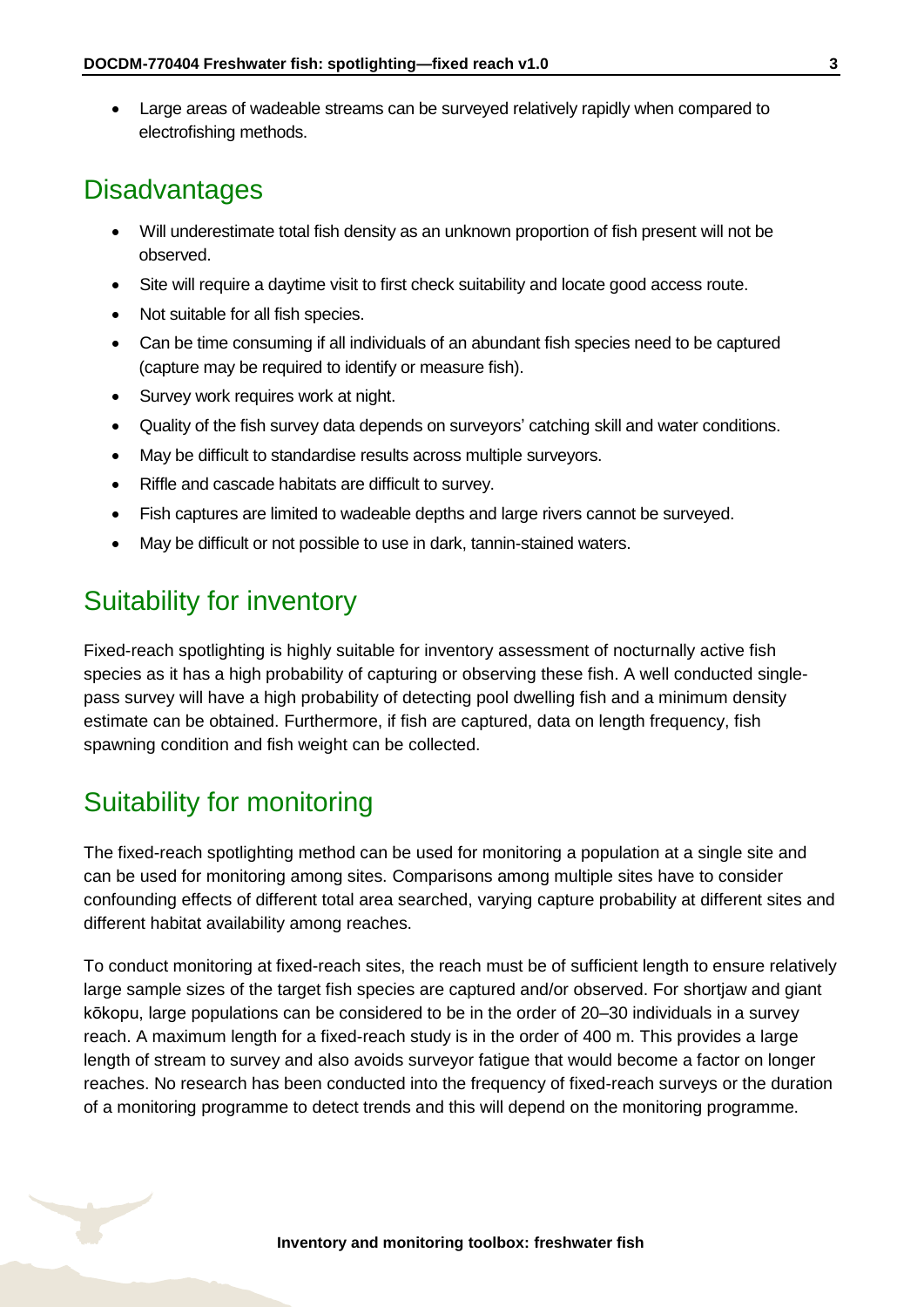However, it can be expected that to detect long-term population trends at a site, fixed-reach surveys need to be conducted for at least 5 years.

### <span id="page-3-0"></span>**Skills**

- Good field skills and fitness for working in forest and stream areas at night
- Good navigation skills if field sites are away from access tracks
- Wading and walking in streams skills
- Fish capture, handling and identification
- Sound judgement and risk assessment with regard to stream or river and weather conditions to ensure safe operations are carried out.

Fish identification skills must be appropriate to identify the adults of common fish species seen (the adult galaxiids—īnanga, banded kōkopu, shortjaw kōkopu, giant kōkopu and kōaro; redfin bully; salmonids), and preferably without the fish being caught. Juvenile fish of many species are harder to identify and will either need to be captured in order to be identified in the field, euthanised and preserved for lab identification, or counted as juvenile fish of a genera (e.g. *Galaxias, Anguilla, Gobiomorphus*).

### <span id="page-3-1"></span>Resources

Initial set-up for spotlighting:

- Spotlight—hunter's spotlight with standard 50-watt bulb or equivalent with LEDs
- Handheld torch and/or head lamps
- Gelcel batteries, either 6–7 amphour or 18 amphour
- Battery charger (trickle chargers appropriate for gelcel batteries)
- Map and/or GPS to record fishing site location
- Waders are optional but recommended where water temperatures are cold or where water quality is poor. If waders are used then staff should be trained in wader safety; see 'Wading safely' (olddm-566603) for guidance.<sup>1</sup>
- Hand nets
- Tape measure
- $\bullet$  1 m rule
- Marker pegs
- Fish measuring board
- **Buckets**
- Camera

 $\overline{1}$ 

<sup>1</sup> [http://www.doc.govt.nz/Documents/parks-and-recreation/places-to-visit/tongariro-taupo/wade-safely](http://www.doc.govt.nz/Documents/parks-and-recreation/places-to-visit/tongariro-taupo/wade-safely-brochure.pdf)[brochure.pdf](http://www.doc.govt.nz/Documents/parks-and-recreation/places-to-visit/tongariro-taupo/wade-safely-brochure.pdf)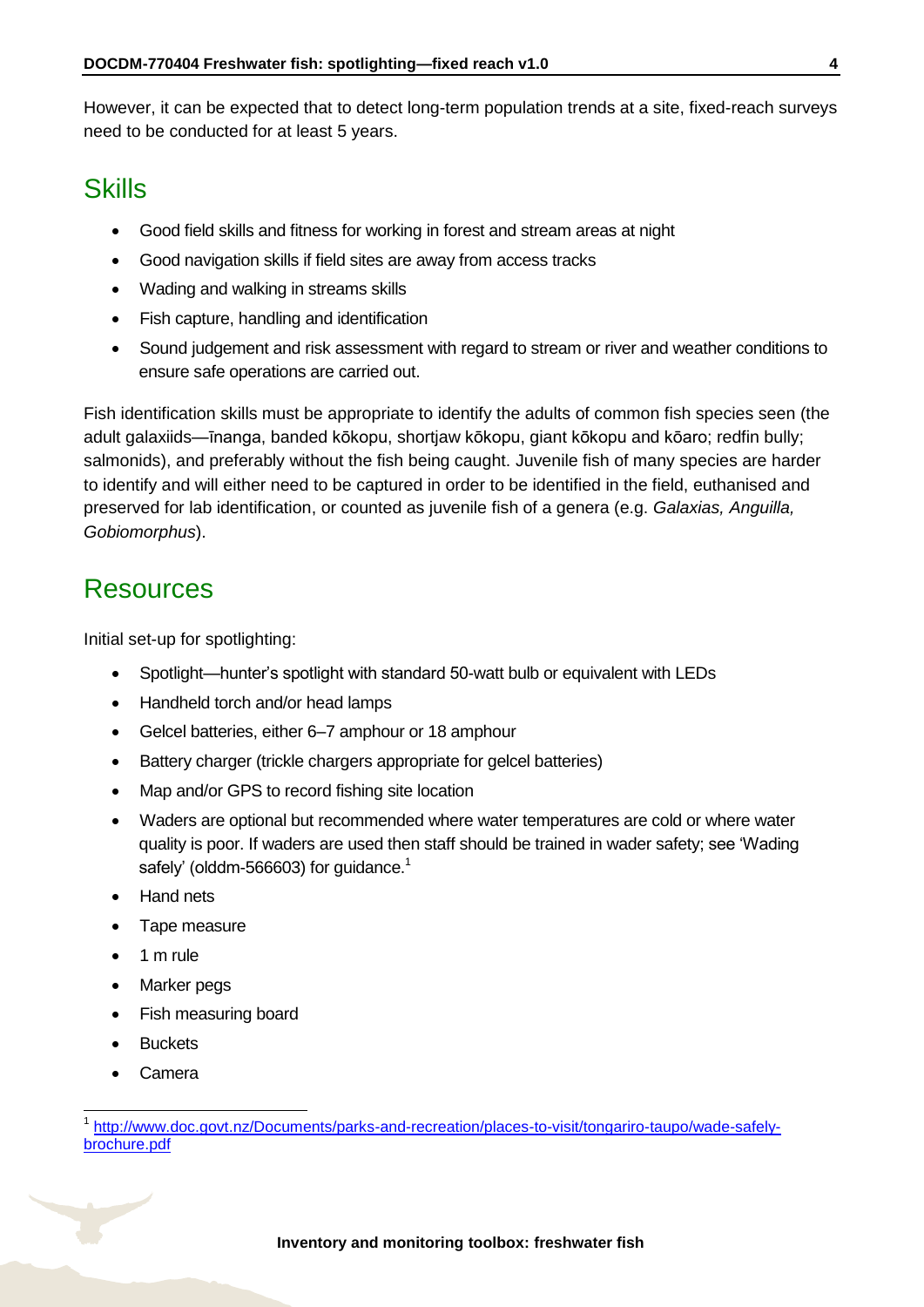- Backpack for carrying batteries while spotlighting
- Fish ID guide book
- Pencil and waterproof paper or notebook
- Other equipment appropriate for the field conditions

Additional equipment that can be included to increase data collected includes a balance to weigh fish.

No permits are required for survey work for DOC staff. Access permission may be required depending on the location of the survey reach.

# <span id="page-4-0"></span>Minimum attributes

Consistent measurement and recording of these attributes is critical for the implementation of the method. Other attributes may be optional depending on your objective. For more information refer to ['Full details of technique and best practice'](#page-10-0).

DOC staff must complete a 'Standard inventory and monitoring project plan' (docdm-146272).

For each survey location the following must be recorded:

- Stream name and site location
- Surveyors' names
- Survey data and time
- Length of stream surveyed
- Time taken to survey reach
- Upstream and downstream ends of the survey reach
- Average width
- Estimate of the area of water actually spotlighted in reach survey
- Water and weather conditions during the survey
- All fish species observed
- Abundance categories (rare, occasional, common, abundant) or counts of fish observed (by species or genus)
- Notes on whether fish identifications were confirmed by capture and identification of any fish

Additional attributes (not critical for the implementation of the method):

- Water colour and clarity
- Individual fish lengths
- Individual fish weights
- Sex of fish
- Fish spawning condition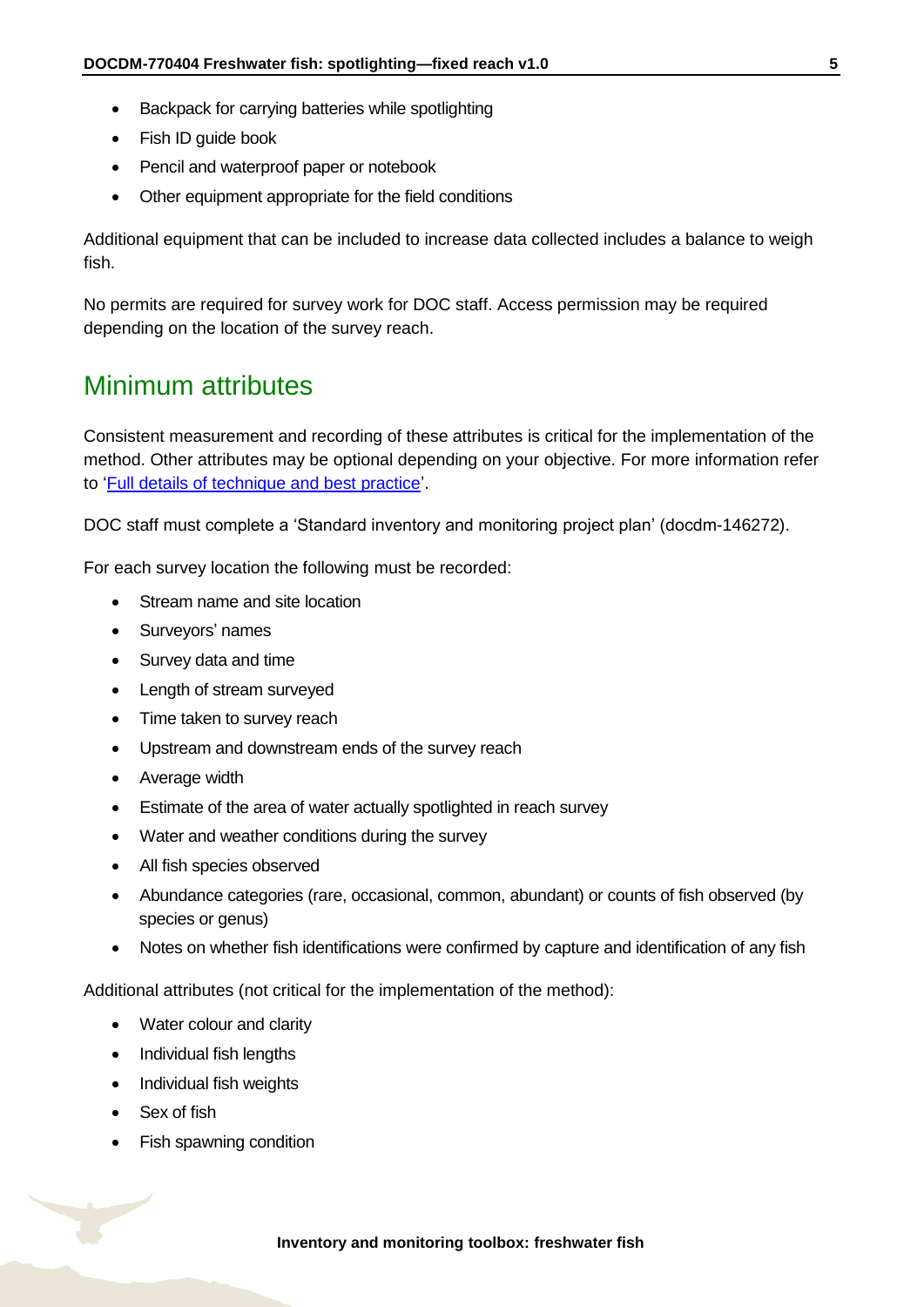- A suite of water depth and widths to characterise habitat
- Substrate particle frequencies (e.g. percentage of boulder, cobble, gravel, sand, bedrock) along the reach
- Area of each habitat type (e.g. percentage of pool, riffle, run, cascade)
- Flow history in previous month
- Riparian vegetation
- Flow source

# <span id="page-5-0"></span>Data storage

Data collected during the field phase of the spotlighting work should be transcribed to spreadsheets as soon as possible after collection to ensure data are not lost and errors and omission can be identified and corrected (when possible). Data should be retained on hardcopy field sheets and in electronic format. This allows field data to be checked if electronic data are lost or questioned.

The spreadsheet should record all the site location details, fishing date and time, number of surveyors, area surveyed, and habitat data.

A consistent data table in a spreadsheet programme is recommended so that data from multiple sites can be compared without reformatting data. For each reach fished, the following data collected about the fish populations may be stored on the spreadsheet:

- Species of fish observed
- Number of each fish species observed or an abundance scoring (rare, occasional, common or abundant)
- Number of each fish species collected (as opposed to observed)
- Individual lengths, weights and sex (if the data are collected)
- Spawning condition

-

Summaries of all fish survey data should also be entered into the New Zealand Freshwater Fish Database (NZFFD) administered by the National Institute of Water and Atmospheric Research (NIWA). The NZFFD is an important national repository for presence/absence data and represents a valuable resource for a range of different applications including research, impact assessments and threatened species monitoring. As a minimum, site location, fishing method and species collected should be recorded in the database forms. Data can be entered electronically using the Freshwater Fish Database Assistant software, which is freely available from the NIWA website<sup>2</sup>.

<sup>&</sup>lt;sup>2</sup> <http://www.niwa.co.nz/our-services/databases/freshwater-fish-database>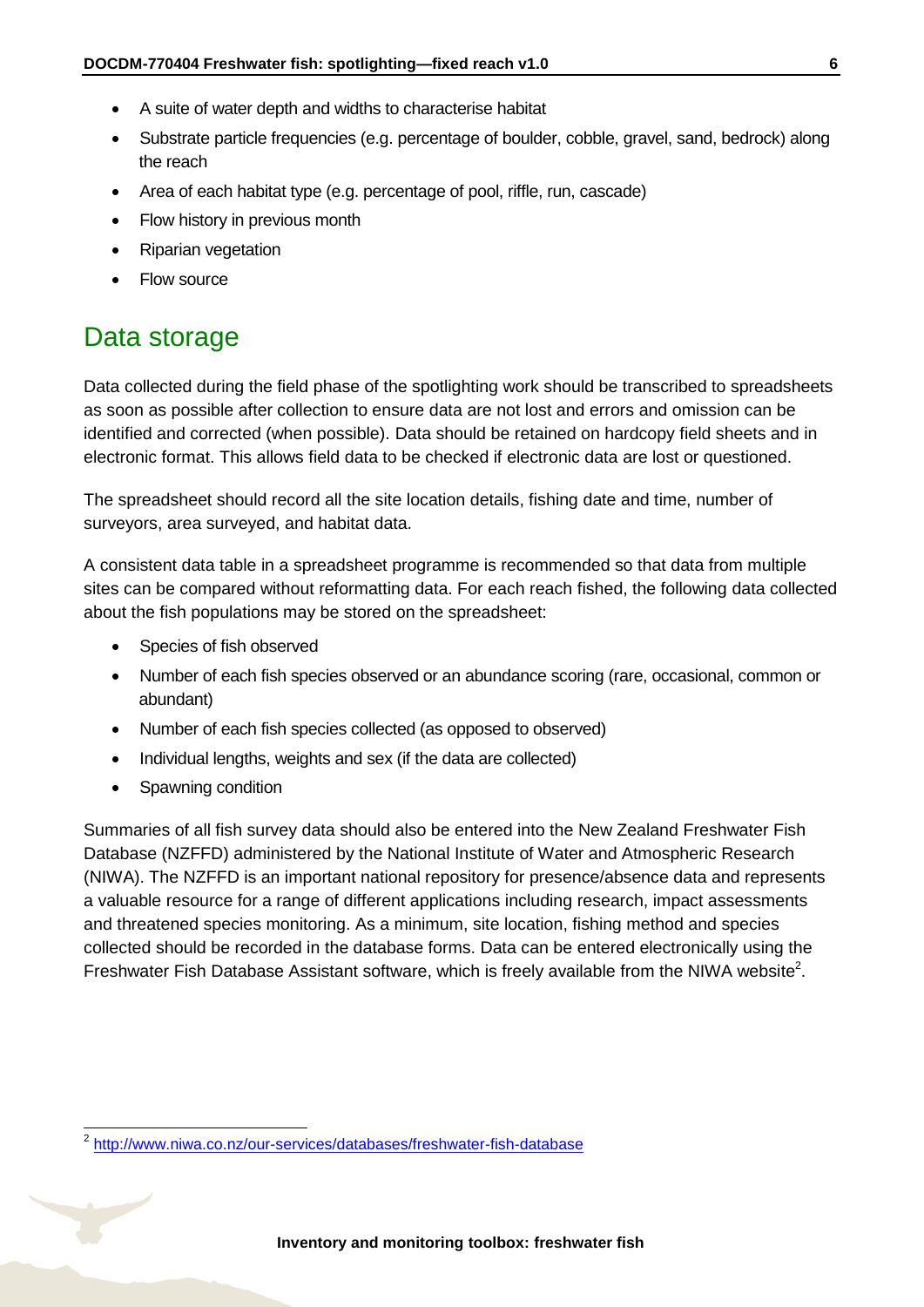# <span id="page-6-0"></span>Analysis, interpretation and reporting

It is recommended that statistical advice from a biometrician or suitably experienced person is obtained prior to finalising study design and to undertaking any analysis.

Analysis of the raw data can include:

- Species diversity detected
- Total observed fish density in the reach
- Individual species observed fish density
- Length frequencies for each fish species where individuals were collected and measured
- $\bullet$  Biomass per m<sup>2</sup> for each fish species where fish weights were collected
- Condition factor for each individual fish where length and weight data were obtained

When data on the total area are available, estimates of fish density can be made for each fish species and also total fish density. However, these estimates will provide **minimum** density estimates as it is extremely unlikely that all fish present in a reach will be seen for any species, hence the densities are referred to as observed fish densities.

More complex analysis includes:

- Estimates of the capture probability
- Estimates of the total number of fish of the target species present
- Mean condition factor for size classes

The data collected at any one site may be compared with the data from other sites to compare fish species diversity, fish density, fish condition, fish length frequency.

The results can be presented in a number of ways depending on whether the data are being analysed for a single site or multiple sites:

- Table and/or graphs with total species diversity at sites
- Length frequency graphs for each species collected and measured
- Length v. condition factor graphs for each species collected measured and weighed

# <span id="page-6-1"></span>Case study A

**Case study A: shortjawed kōkopu conservation status in Nelson/Marlborough (Studholme et al. 1999)**

### Synopsis

The survey was designed to investigate coastal rivers and streams in and adjacent to the Abel Tasman National Park for the presence, abundance and size structure of shortjaw kōkopu to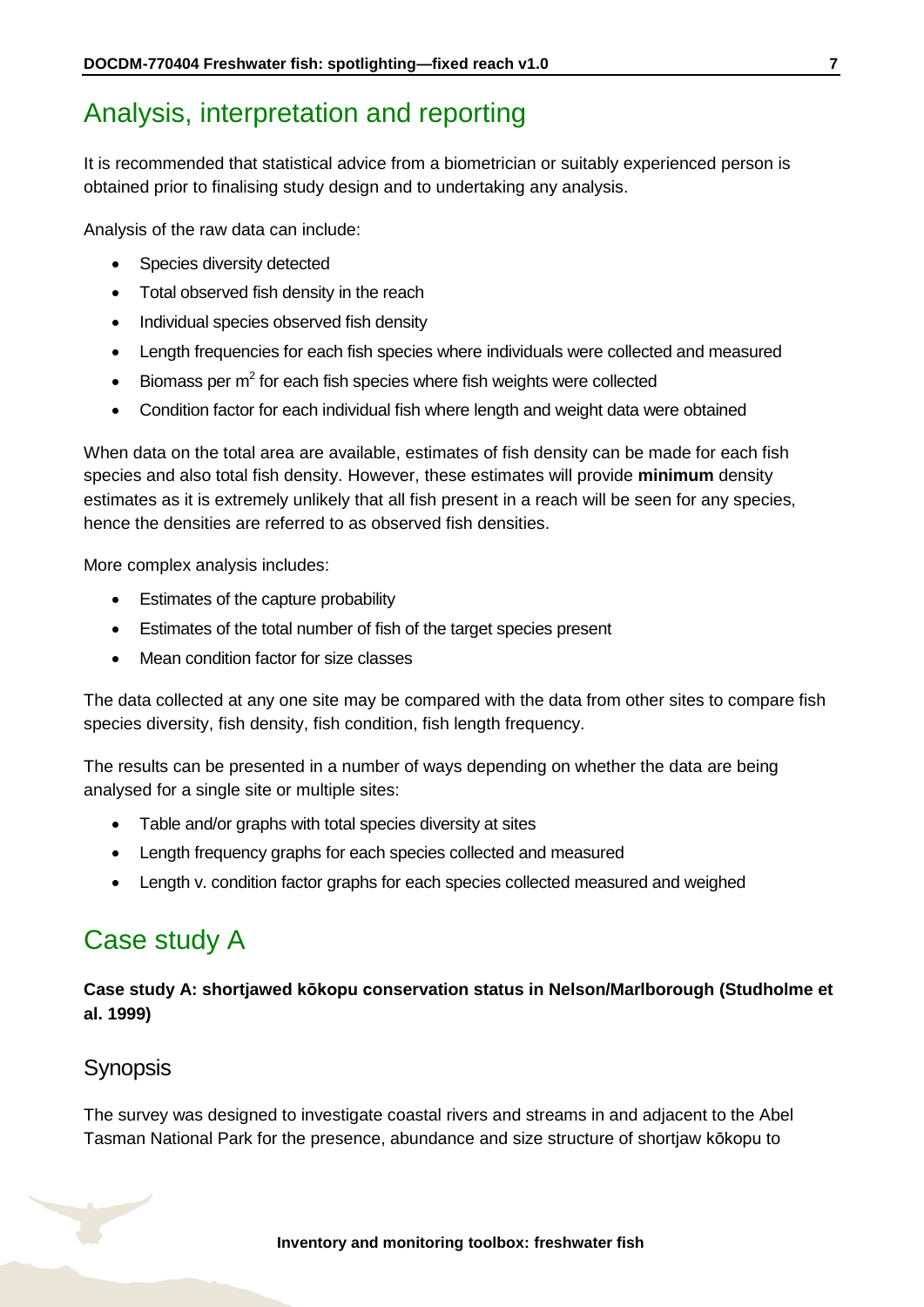provide good inventory data on populations in that region. At each of 37 streams a 400 m section of stream was fished by a two-person spotlighting team.

### **Objectives**

- Determine whether Abel Tasman National Park streams had significant populations of shortjaw kōkopu when compared with areas adjacent to the national park
- Gain some understanding of the populations in individual rivers in the park and the length frequencies of the fish present

### Sampling design and methods

The lower reaches of the 37 streams were selected for the study and a readily accessible reach of 400 m was used for the survey. The sites were visited during the daytime to mark out the 400 m reaches for fishing, with a lower reach section close to the coast being selected for each site that had reasonable access.

Fish surveys commenced at least 1 hour after dark with two surveyors conducting the work with 35 watt and 75-watt spotlights and hand nets for catching fish. Fish were captured during the first surveys to confirm the identity of fish, but as the survey team gained experience fish identifications were conducted by sight. Attempts were made to capture all shortjaw kōkopu seen and those captured were measured and returned to the stream. Records of other fish species present were kept and recorded using abundance categories—rare, occasional, common and abundant.

The area surveyed varied as the stream width varied at each site and the amount of fishable habitat varied according to the proportion of riffle, run, pool, and backwater present. To determine area fished, the average width was estimated to estimate total reach area (400 m $\times$  estimated average width). The total area was adjusted to area fished by reducing the total area by the estimated proportion that was unfishable, e.g. riffle habitat. Additional data on catchment and riparian landuse, maximum water depth, water conductivity, percentages of each habitat type, and streambed substrate were collected to characterise each reach fished.

Comparisons between sites were made for the estimated density of shortjaw kōkopu, length frequency distributions for shortjaw kōkopu, and the general fish communities present in each stream.

### **Results**

Shortjaw kōkopu were found in 12 (32%) of the 37 stream reaches surveyed. A total of 96 shortjaw kōkopu were caught with 61 of these fish caught in the national park. The area fished was not correlated with the numbers of shortjaw kōkopu collected and the density of the shortjaw kōkopu was highly variable among the sites. The number of shortjaw kōkopu in a reach varied from 1 to 19. The size range of shortjaw kōkopu caught ranged from 90 to 260 mm.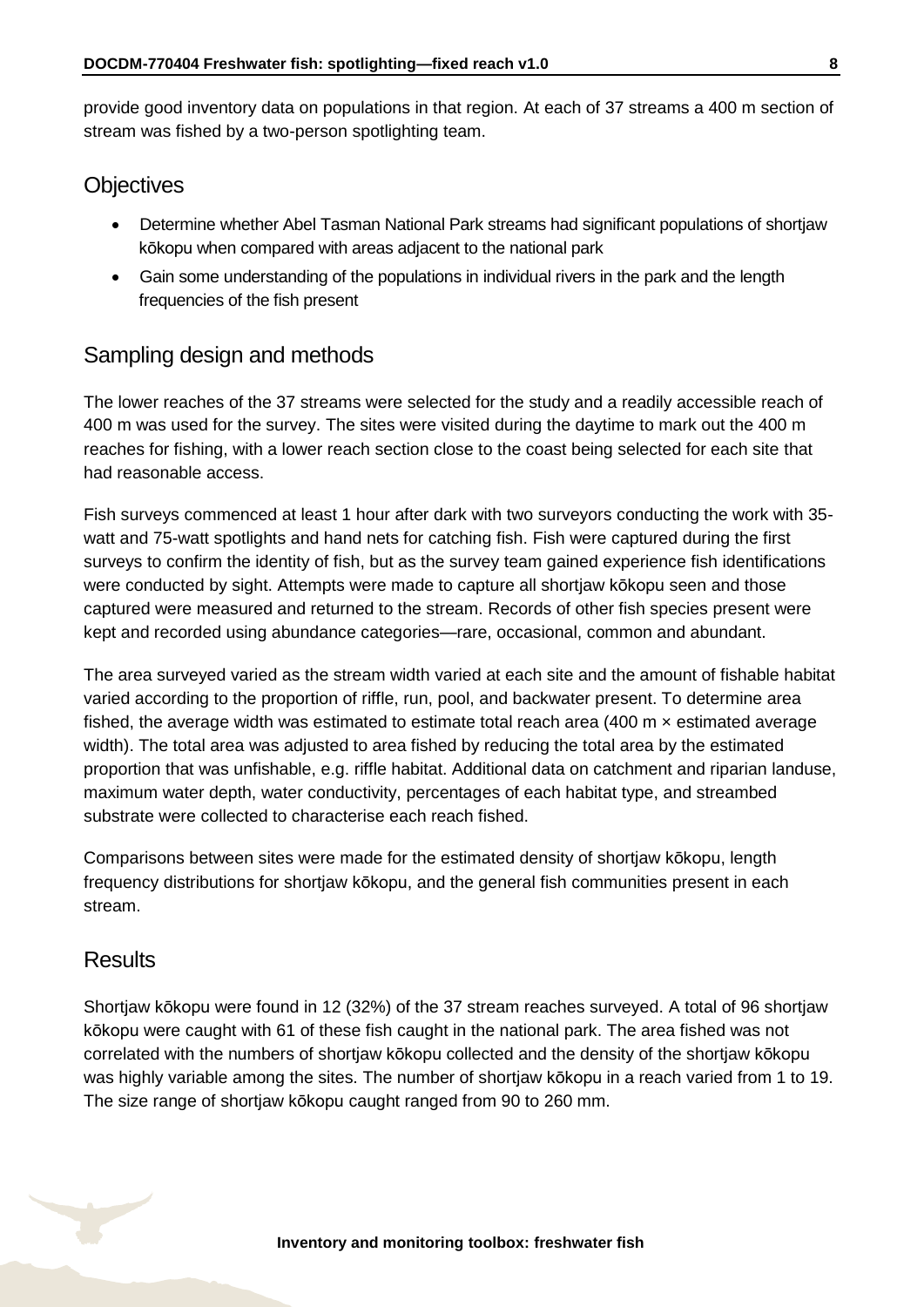Comparison of the occurrence of shortjaw kōkopu with habitat variables found the occurrence of the fish was most closely correlated with cobble and boulder substrates. The catchment landuse was less significant, with shortjaw kōkopu found in agricultural streams outside the national park as well as full forested streams in the national park.

A range of other fish species were observed during the survey: banded kōkopu (59% of the water courses surveyed), giant kōkopu (16% of the water courses surveyed), īnanga (32% of the water courses surveyed), kōaro (70% of the water courses surveyed) and brown trout (25% of the water courses surveyed).

### Limitations and points to consider

The study followed a well set up method that standardised the reach length and then adjusted the number of fish seen/collected by the area fished to determine the estimated densities of the target species—shortjaw kōkopu. The collection of length data from the shortjaw kōkopu also allowed the survey to provide additional data on the occurrence of juvenile and adult fish. The survey plan was adhered to for the 37 sites; this is important for any fixed-reach survey as altering the reach length or other parts of the survey during the survey programme add un-necessary complications for the analysis.

Recording the presence of other fish species provided additional general inventory data on a range of threatened native fish.

As previously noted the survey required two site visits, the initial daytime site visit and the main night-time fishing operation. This is important to avoid arriving at a site at night and finding the reach is not fishable or the fixed-reach length is not available.

### References for case study A

Studholme, B.; Barrier, R.; Jack, D. 1999: Shortjawed kokopu (*Galaxias postvectis*) conservation status in Nelson/Marlborough—year one. Interim report, Department of Conservation, Nelson.

# <span id="page-8-0"></span>Case study B

#### **Case study B: shortjaw kōkopu (***Galaxias postvectis***) in the northern Tararua Ranges (Bowie & Henderson 2002)**

### Synopsis

Fifty 100-m reaches were fished by spotlighting in the Mangatainoka, Makakahi and Ruamāhanga rivers in the northern Tararua Ranges. At each site macrohabitat data were collected to determine the habitat preferences of shortjaw kōkopu. Shortjaw kōkopu were collected at 9 of 37 study sites in the Mangatainoka and Makakahi rivers, but at none in the Ruamāhanga River. A total of 41 shortjaw kōkopu were collected from the 50 sites fished.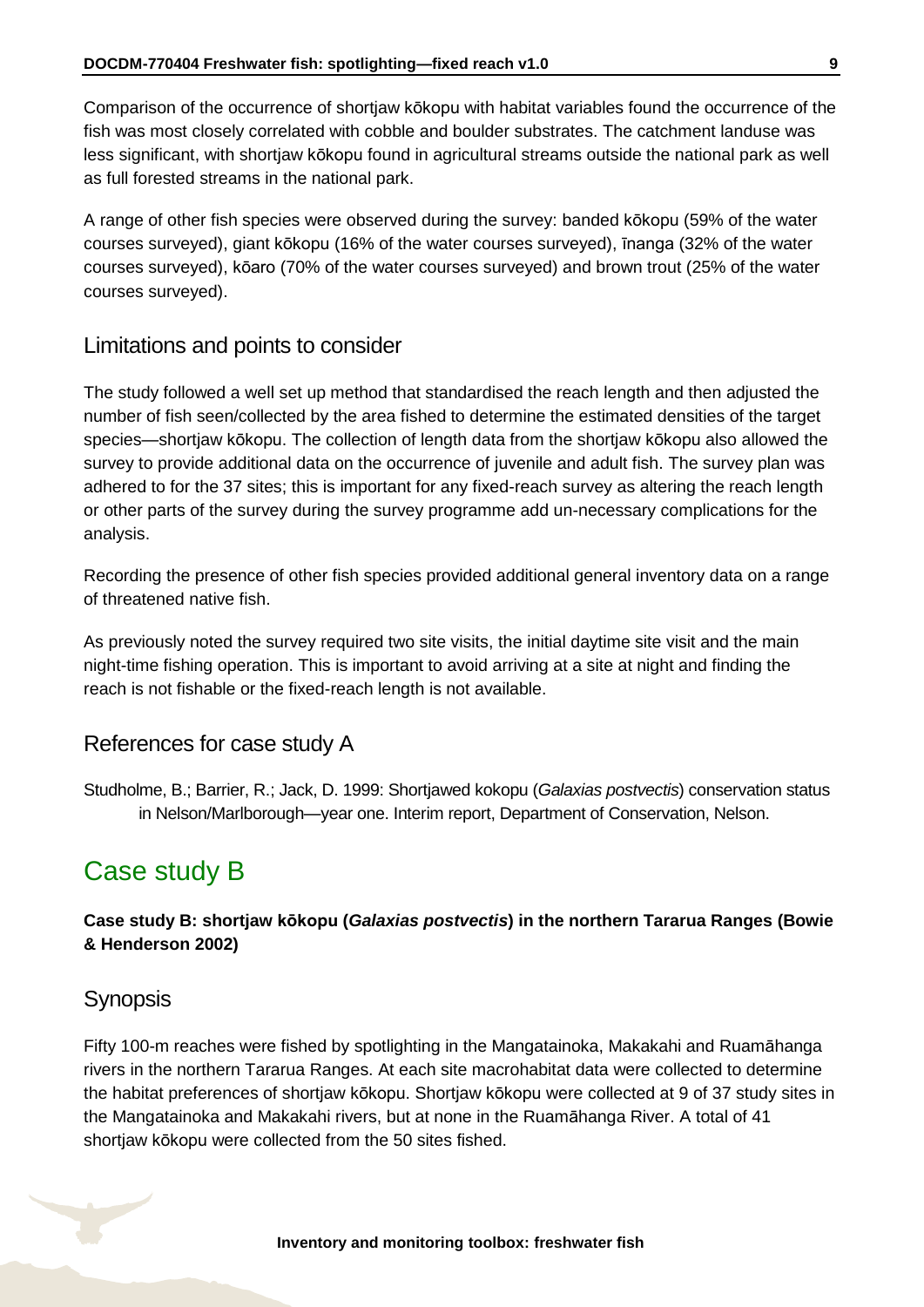### **Objectives**

To determine the habitat preferences of shortjaw kōkopu

### **Results**

The shortjaw kōkopu were only found in sites in the Mangatainoka and Makakahi rivers, none were found in the 13 reaches in the Ruamāhanga River catchment. A total of 41 shortjaw kōkopu were found and these ranged in size from 70 to 220 mm. Other fish species observed were kōaro, banded kōkopu, longfin eel, and Cran's bully.

The habitat analysis for the sites in the Mangatainoka and Makakahi Rivers found that the Pfankuch index, a measure of habitat stability, was the best predictor of the occurrence of shortjaw kōkopu with more stable habitat preferred (a high Pfankuch index score). Reaches with a low gradient were also more likely to have shortjaw kōkopu as opposed to steeper gradient reaches where kōaro were dominant. The study also concluded that factors other than habitat were, most likely, excluding the shortjaw kōkopu from the Ruamāhanga River catchment and that these other unknown factors can confound the habitat preference analysis.

### Limitations and points to consider

The study fished 100-m reaches and had a relatively low success rate for the detection of shortjaw kōkopu. Any study design needs to consider carefully the balance between the number of sites investigated and the amount of survey effort at any one site. Longer reaches will increase the probability of detecting a target species if it is present, but if the work programme has a fixed budget fewer sites can be surveyed as the size of sites increases. The study design also needs to consider site selection issues and whether a random site selection is appropriate, sites with the preferred habitat of the target species, or a combination of the two.

The study found shortjaw kōkopu were absent in the Ruamāhanga River sites and concluded that this was due to factors other than habitat and this is a key factor to consider with fish surveys. On a reach level, habitat may be suitable for fish, but downstream issues such as a lack of fish passage may restrict or prevent migratory fish accessing upstream areas of river systems. Survey designs need to consider the influence of downstream effects on upstream fish communities. Historical survey data should be reviewed prior to designing a study to determine if previous surveys provide useful background information on the fish communities likely to be present at the potential study reaches.

### References for case study B

Bowie, S.; Henderson, I. 2002: Shortjaw kokopu (*Galaxias postvectis*) in the northern Tararua Ranges. *Department of Conservation Science Internal Series 30.*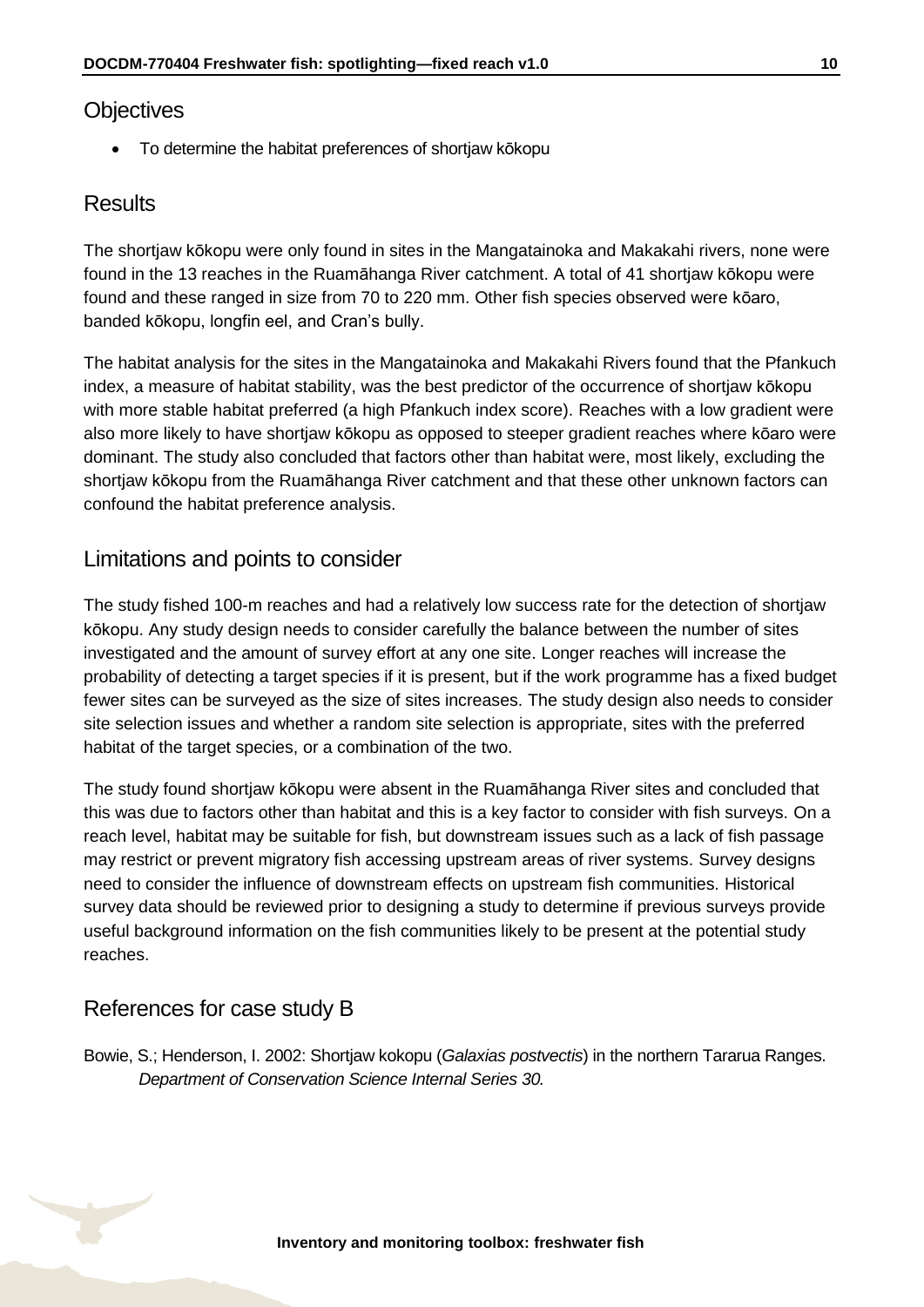# <span id="page-10-0"></span>Full details of technique and best practice

Fixed-reach spotlighting has two key elements: it is a night-time method of fishing using spotlights, and a fixed length of stream is fished at each survey site in a study. The fishing at a site is also conducted on a single night to avoid complicating factors associated with fish observations on multiple nights.

For each study reach, a site visit is required prior to the fishing operation to assess the area to be fished and to map the site if required. The assessment needs to check the water conditions at the site to see if the conditions are suitable for spotlighting—most importantly that the streambed in the pools, backwaters and runs is visible. If the streambed cannot be seen it will not be possible to see all (or any) fish during the spotlighting survey. This daytime visit should select the fishing reach and mark the upstream and downstream limits in a manner that can be recognised at night. For a typical site a 100–400 m reach of stream in the area of interest is selected that has pool and run habitat where the water surface is smooth and unbroken. The site does not have to be dominated by these types of habitat and may just be representative of the stream reach in general. The stream reach should also be wadeable for the majority of the area, although deep pools can be included and can be fished using long-handled dip nets.

If the survey needs individual capture details, a habitat map should be drawn up with each pool and run numbered, and an estimate of area made for each habitat unit and the total length of stream to be surveyed. The site assessment should also consider safety issues for night-time work and pay particular attention to riparian vegetation that may represent a hazard at night, access permission details, and the ease with which the stream can be accessed and walked in the dark.

There is some debate as to whether fishing should avoid nights with a full moon and clear skies as these lighter nights may make the fish more cautious and light sensitive, and therefore more difficult to capture. Fishing should avoid nights when there is rain or strong winds as either of these causes rippling of the water surface and reduces the survey visibility. Therefore, the ideal spotlighting night is a calm, overcast night on a new moon when streams flows are low and clear.

Night-time spotlighting should not commence until an hour after it becomes dark. This allows the nocturnally active fish time to leave their daytime cover and take up feeding positions in the pools and runs. The survey team should set up their survey equipment (spotlights, head lamps, catching equipment, etc.) at a site away from the study reach to prevent disturbance of the site prior to fishing. Buckets for placing the captured fish in should be carried along during the survey through the site, rather than being set out along the reach prior to the survey commencing. This avoids walking the stream prior to the survey as this may disturb the fish.

The fish surveys usually work from the downstream end of the site, but either upstream or downstream is possible and may depend on access to the site. Fishing a site entails two or three people, depending on the width of the stream, walking carefully along the reach spotlighting the water 0–1.5 m in front and to the side of themselves and looking for fish illuminated by the spotlight. Streams wider than 7 m are best fished with three surveyors as this reduces the amount of cross channel movements undertaken by individual survey team members. This in turn reduces the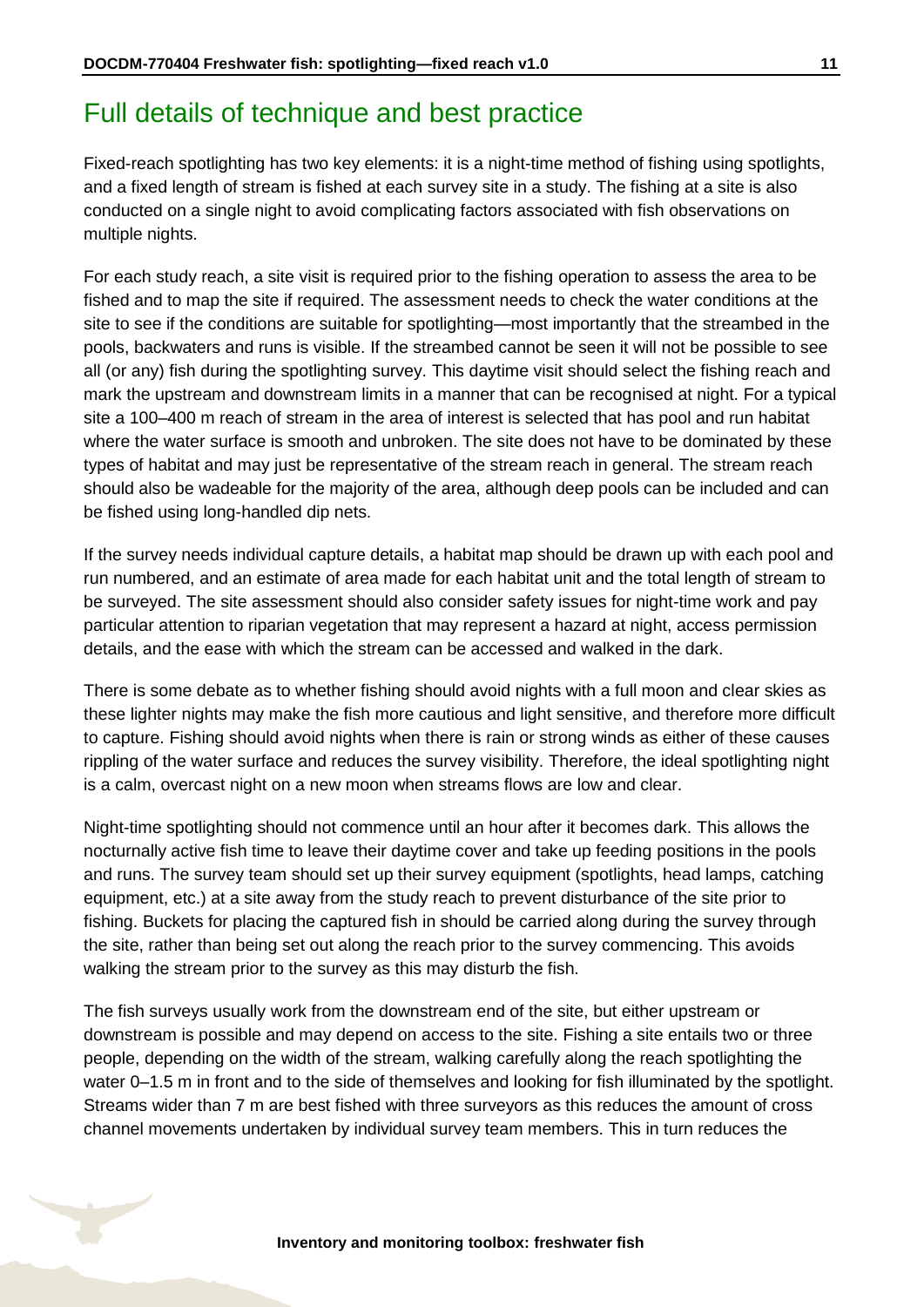amount of disturbance in the water from footsteps and can reduce the disturbance of the fish. Spotlights should not be shone further ahead than 1.5 m when surveying as this may frighten fish outside the immediate area where the operator can see and catch them. Care must be taken to survey all areas of the stream, even hard-to-fish riffle areas along the stream edges and amongst overhanging vegetation and banks. Progress upstream in streams with complex habitat may be slow as each area is searched. The team members should progress upstream through the site at the same pace. This may require team members to wait while habitats are searched by other team members.

As surveyors encounter fish, any fish of the species of interest should be captured. Captures are usually done by the surveyor continuing to shine the spotlight on the target fish and moving closer in a careful manner. Once close enough to the fish to attempt netting, the surveyor can use handheld dip nets to capture the fish. The capture requires the use of two hand nets and at this time the spotlight must still be shone on the fish either by a second person or by the netting person by holding the spotlight between their knees (in shallow water) or holding the spotlight handle in their mouth. Alternatively, some individuals have used a high-power headlamp to illuminate the fish at this stage. Hand nets can be placed at the head and tail of the fish. Kōkopu of all species will often not move while the nets are being placed in front and behind them and they can be quickly scooped out using the net placed at their tail. On other occasions the fish can be very gently nudged from the head or tail to scare it into the other net. The key factors here are to ensure the nets are open and, as most kōkopu sit near the streambed, that the nets are touching the streambed to prevent the fish escaping under the net(s). The capture technique is the most critical skill that does require some practice, especially in areas where there is a strong water current as this will close the upstream net very quickly.

All fish captured can be identified, measured and sexed if the survey requires this information and then released back into the stream into areas that the survey has already passed through.

All fish handling should be done following best practice, minimising the handling of the fish, and the handlers should have wet hands to avoid damaging the fish skin or surface mucus layer. When returning fish to the water from buckets, the bucket can be submerged in the water allowing the fish to swim free.

# <span id="page-11-0"></span>References and further reading

- Allibone, R.M.; Caskey, D.; Miller, R. 2003: Population structure, individual movement and growth rate of shortjaw kokopu (*Galaxias postvectis*) in two North Island, New Zealand streams. *New Zealand Journal of Marine and Freshwater Research 37*: 473–483.
- Bowie, S.; Henderson, I. 2002: Shortjaw kokopu (*Galaxias postvectis*) in the northern Tararua Ranges. *Department of Conservation Science Internal Series 30*.
- David, B.; Closs, G.P.; Arbuckle, C. 2002: Distribution of fish in tributaries of the lower Taieri/Waipori Rivers, South Island, New Zealand. *New Zealand Journal of Marine and Freshwater Research*, *36*, 797–808.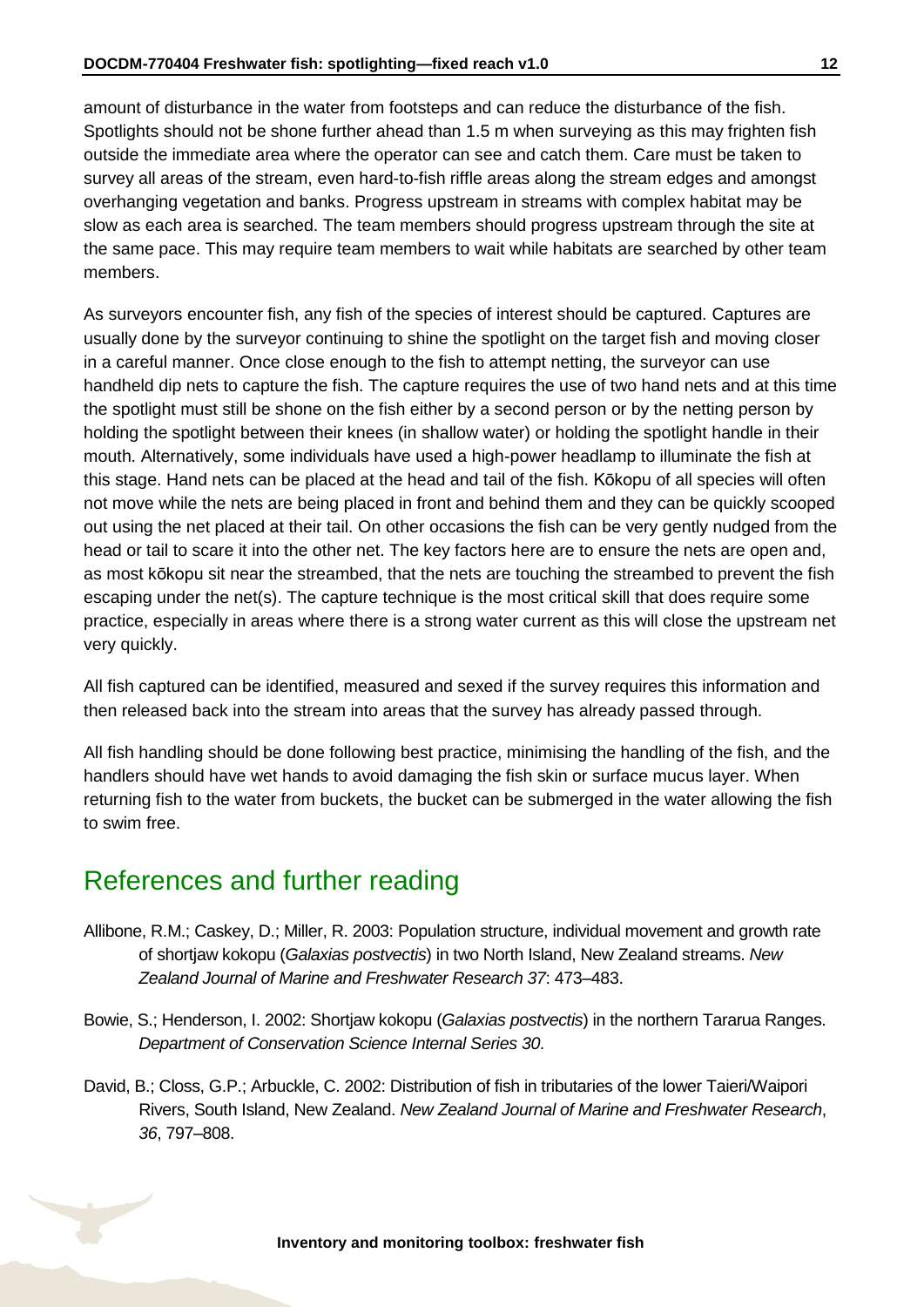- McCullough, C.D.; Hicks, B.J. 2002: Estimating the abundance of banded kokopu (*Galaxias fasciatus* Gray) in small streams by nocturnal counts under spotlight illumination. *New Zealand Natural Sciences 27*: 1–14.
- Studholme, B.; Barrier, R.; Jack, D. 1999: Shortjawed kokopu (*Galaxias postvectis*) conservation status in Nelson/Marlborough—year one. Interim report, Department of Conservation, Nelson.